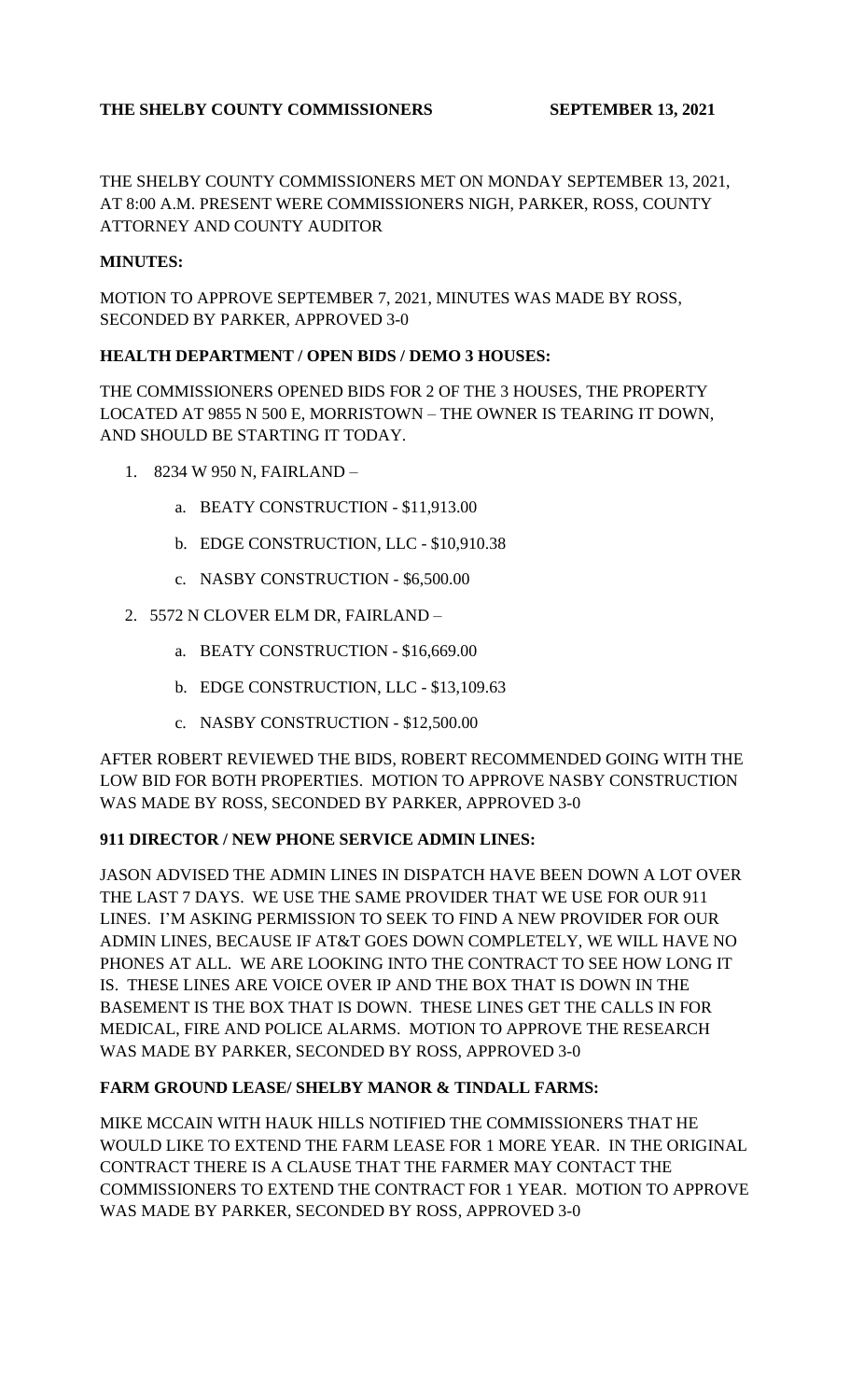## **SHERIFF:**

N/A

## **CLAIMS:**

PAYROLL – MOTION TO APPROVE PAYROLL WAS MADE BY PARKER, SECONDED BY ROSS, APPROVED 3-0

## **TRANSFERS/ADDITIONAL:**

N/A

# **HIGHWAY:**

ANDERSON ADVISED HE TALKED TO CHRIS KING AND THEY WILL BE STARTING ON MCGREGOR ROAD ON SEPTEMBER 27, 2021. ANDERSON ADVISED THEY WILL BE KEEPING THE ROAD OPEN SO PEOPLE WILL BE ABLE TO GET THRU BUT YOU MAY HAVE A WAIT. THIS WAS INFORMATION ONLY.

ANDERSON ALSO HAD A PROOF OF REVIEW AND CONTINUE FROM DLZ TO SIGN FOR THE NEW HIGHWAY DEPARTMENT, HE ADVISED HE NEEDS APPROVAL ON THE DESIGN PHASE. MOTION TO APPROVE WAS MADE BY ROSS, SECONDED BY PARKER, APPROVED 3-0

## **MISCELLANEOUS:**

## **RESOLUTION 2021-21 / MANDATE OF MASK:**

ROBERT LEWIS PRESENTED THE COMMISSIONERS WITH A RESOLUTION TO MANDATE MASK IN ALL COUNTY BUILDINGS AND SHELBY COUNTY SCHOOLS. ROBERT ADVISED THE HEALTH DEPARTMENT IS TASK WITH CONTROLLING COMMUNICABLE DISEASES, DIRECT OBSERVATION THERAPY 7 DAYS A WEEK WHICH GOING OUT AND MAKING SURE PEOPLE ARE TAKING THEIR MEDICATIONS THAT HAVE HAZARDOUS DISEASES. IF WE COULD JUST GET PEOPLE TO ONE GET VACCINATED AND TWO WEAR A MASK, TO HELP THE SPREAD OF COVID. SO, THE HEALTH OFFICER AFTER TALKING TO THE HOSPITAL, SCHOOLS AND MANY OTHER PEOPLE ON THE HEALTH BOARD, IT HAS COME TO ASKING THE COMMISSIONERS TO ADOPT A RESOLUTION MANDATING MASK IN ALL COUNTY BUILDINGS AND SCHOOLS IN SHELBY COUNTY. THIS WOULD GO INTO EFFECT AT 8:00 A.M. ON TUESDAY SEPTEMBER 14, 2021. THE HEALTH BOARD IS VERY ADAMANT THIS NEEDS TO BE DONE. AT THIS TIME COMMISSIONER NIGH READ A RESOLUTION 2021-21. THIS WOULD EXPIRE ON SATURDAY OCTOBER 30, 2021. AT THIS TIME COMMISSIONER PARKER SAID HE IS HAVING A HARD TIME TELLING PEOPLE THEY HAVE TO DO SOMETHING; HE FEELS PEOPLE SHOULD HAVE A CHOICE. PARKER READ A QUOTE FROM THE GOVERNOR. "I BELIEVE THE VACCINE IS THE NUMBER ONE TOOL THAT WILL PROTECT S AND OUR LOVED ONES AGAINST COVID-19. IT IS THE TOOL THAT WILL END THE PANDEMIC. HOWEVER, I STRONGLY BELIEVE IT'S NOT THE STATE OR FEDERAL GOVERNMENT'S ROLE TO ISSUE A VACCINE MANDATE UPON CITIZENS AND PRIVATE BUSINESSES. THIS IS THE APPROACH OUR ADMINISTRATION HAS TAKEN ALL ALONG. THE ANNOUNCEMENT FROM PRESIDENT BIDEN IS A BRIDGE TOO FAR. PRIVATE BUSINESSES SHOULD BE ABLE TO LOOK AT THEIR OWN MISSION, THEIR STAFF AND THEIR GOALS AND MAKE THE DECISION BEST FOR THEM THAT WILL KEEP THEIR DOORS OPEN. I BELIEVE IT IS FUNDAMENTALLY A CITIZEN'S RIGHT TO CHOOSE WHETHER OR NOT TO GET THE VACCINE. WHILE I WISH EVERYONE WOULD GET THE